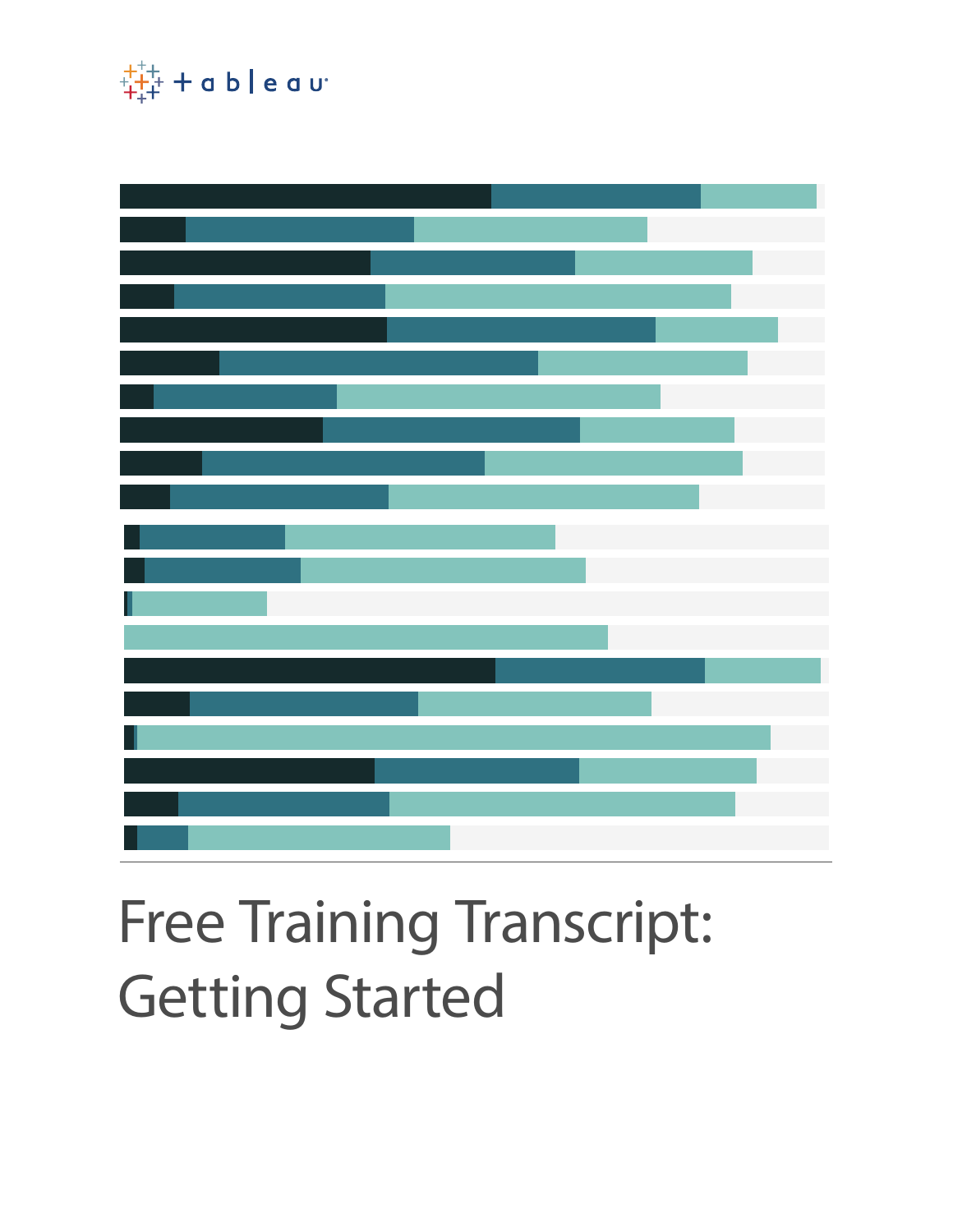#### Intro

Welcome to Getting Started with Tableau. You can download the data sets to follow along in your own copy of Tableau.

This is the start screen. Here, we can connect to new data, connect to saved data sources, or open recently used workbooks.

## Connecting to Data

In the Connect pane, we can see the wide variety of data sources Tableau connects to natively.

For this video, we'll connect to the global Superstore data available for download. The Superstore data is an Excel file that looks like this. The data is shaped like a database table: The first row contains the column headers. This data set contains transactions of customers purchasing specific products.

Let's go back to Tableau Desktop…and choose connect to Excel. Navigate to the file on your machine and double click to open it.

Now we're on the Data Source Page. From here, we can choose which sheets or tables we'd like to use. We can drag Orders to the canvas. If we want to bring out more information from the same data source, we simply drag the other table onto the canvas.

Alternatively, if we have related data in another data source, we can create an integrated data source by adding a connection, by clicking Add, here we'll bring in a Text file of our returned orders, stored as a csv (this file is also available for download). The sheet has automatically been added to the canvas, and here we can see our cross-database join. We're using flat files so you can follow along, but this could be a join on data from, say, Hadoop and Redshift—cross-database joins are extremely powerful.

# Joins & Data Preparation

Tableau Desktop automatically creates a default join as we can see in the icon here. Clicking on the icon brings up the details of the join, and we can edit it directly.

We'll chose a left join, so we get all the information from the Orders table, and only bring in relevant Returns information for transactions that were returned. It's already based on order ID as the join clause, but we could change this if desired.

The grid, below, allows us to verify what data we have—we can see we have a lot of nulls from the returns database in yellow (which is great, we don't like returns!), and all our orders information is here in blue.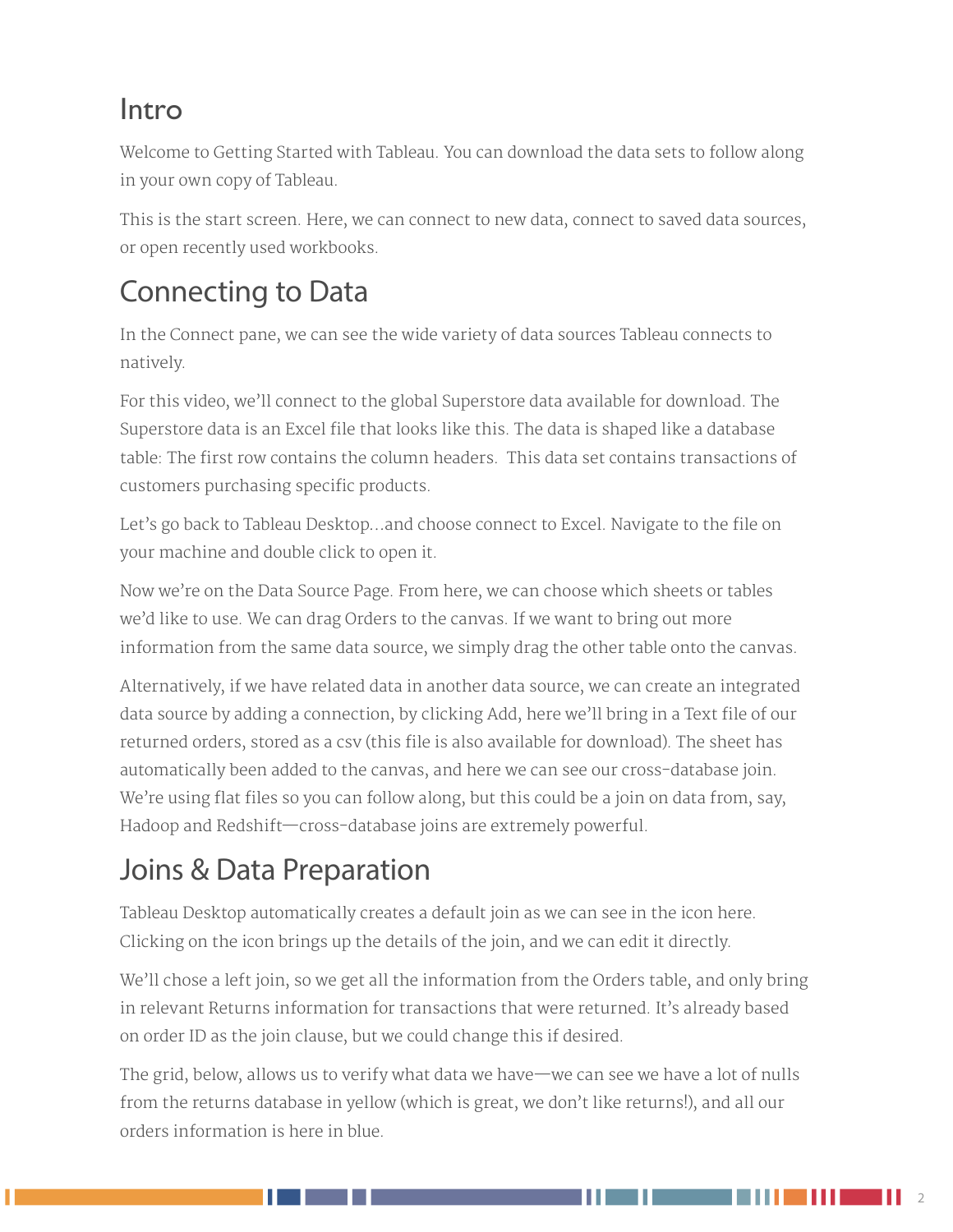In this grid view, we can do some basic metadata management. We can change Row ID from a number to a string just by clicking the icon. The Order ID field in this dataset has multiple parts, the distribution center code, the year, and two additional codes. If we want to split this field and keep only the distribution center code, it's easy – just click on the drop-down and select Custom Split. We'll split on a hyphen, and just keep the first column. Let's rename this field "Distribution Center".

### Connecting Live versus Extracting

Next, we can decide if we'd like to connect live to the data or extract it. Connecting live is great when we have constantly changing data or when we want to leverage the high performance database we're connected to.

Alternatively, we may choose to import data into Tableau's fast data engine with an extract. This takes the data offline, and allows us to minimize performance impact critical systems, while still allowing for regular, scheduled refreshes to keep the data up to date.

We'll connect live and click on our sheet tab down here at the bottom.

#### Dimensions and Measures

We're now connected to that data set. Let's see how easy it is to dive into our data. We simply drag the fields out, let's bring: Category to rows, Segment to rows, Quantity to columns, Market to columns, and let's bring Market to color, as well. It's that easy to create a visualization of how our Sales are looking per category, customer segment and market, in terms of number of items sold. We can quickly see that Africa is an emerging market for us.

You'll notice that I brought in those fields from this data pane here on the left. It's broken up into dimensions and measures that represent the column headers in the excel sheet. What are dimensions and measures? Dimensions are categorical fields, in this case, fields such as date, customer, and Category. These are fields that we want to slice and dice our numerical data by. Dimensions are often discrete. Discrete fields create labels in the chart and are color coded blue in the data pane and in the view. Measures, on the other hand, are our metrics. They are the numbers we want to analyze. Measures are often continuous. Continuous fields create axes in the chart and their pills are color coded green.

# Building Views

Now, let's say we're interested in our total sales number. Let's place Sales in the view. We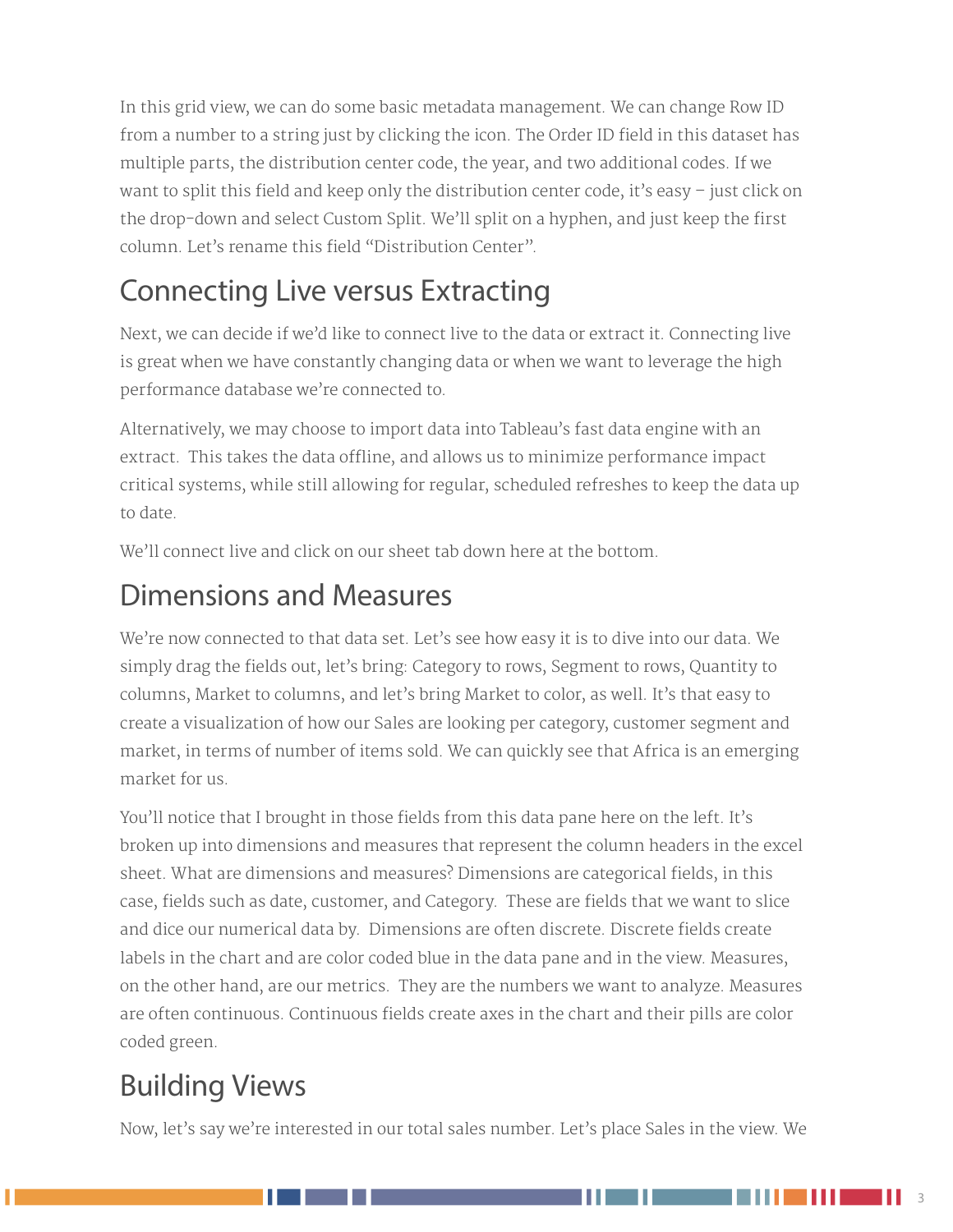can see that Tableau queries the database and returns a single result giving us the sum of Sales. This company has done a little over 12 and a half million in sales. If we want to see this over time, we can drag Order Date to the top of the view. Tableau Desktop aggregates our dates at the year level. We can expand this with the plus (+) symbol on the pill. Now we see both quarters and years in the view.

To see how all our Q1s are doing over the years, we can easily pivot the data so Quarter is in front of Year. Now we can compare how our growth looks by quarter across the years. Moving Year to Color shows us all the years on top of each other. If, instead of drilling down further, we want to change quarters to months, we can click on the pill to bring up the drop-down menu and change it. If looking at an average of sales is more useful than sum of sales, we can simply change that by using the dropdown menu and changing the aggregation to average. But let's undo that for now.

# Quick Table Calculations

What about if we want to know about something like year over year growth? In Tableau Desktop, calculations like this are easy. Once again, clicking on the pill's dropdown brings up the menu, and now going to Quick Table Calculation, we can see common business calculations as single click options. Let's select "Year over Year Growth".

If we still want to see the original Sales, we can simply place it back into the visualization. Perhaps we want to have the Year over Year Growth values appear in a tooltip instead of a graph, we can simply move it to the Tooltip shelf. The tooltip provides additional information when we hover over marks in the view. For example, here in November of 2015, we see we're almost 50% up from the previous year.

Let's drag Category to the Rows shelf. We can now see which categories are doing well, and when they were doing well. We could even leave comments. For example, we see there's a yearly dip in sales in July, but we rebound in the fall. We can leave an annotation by right-clicking, selecting Annotate, and adding a point Annotation. This is a useful view--if we wanted to easily share this, we could now right-click, copy the image, and quickly share it with other people in our organization. But for now we'll double click on the sheet tab and rename this "Sales Seasonality".

# Crosstab and Exporting Data

What if we want the raw numbers behind this timeline? Tableau Desktop makes this very easy to do. We can right click on the viz and copy the data, and then paste it into Excel – this includes even that Quick Table calculation we did—or we can simply right-

. . . . . . . . . .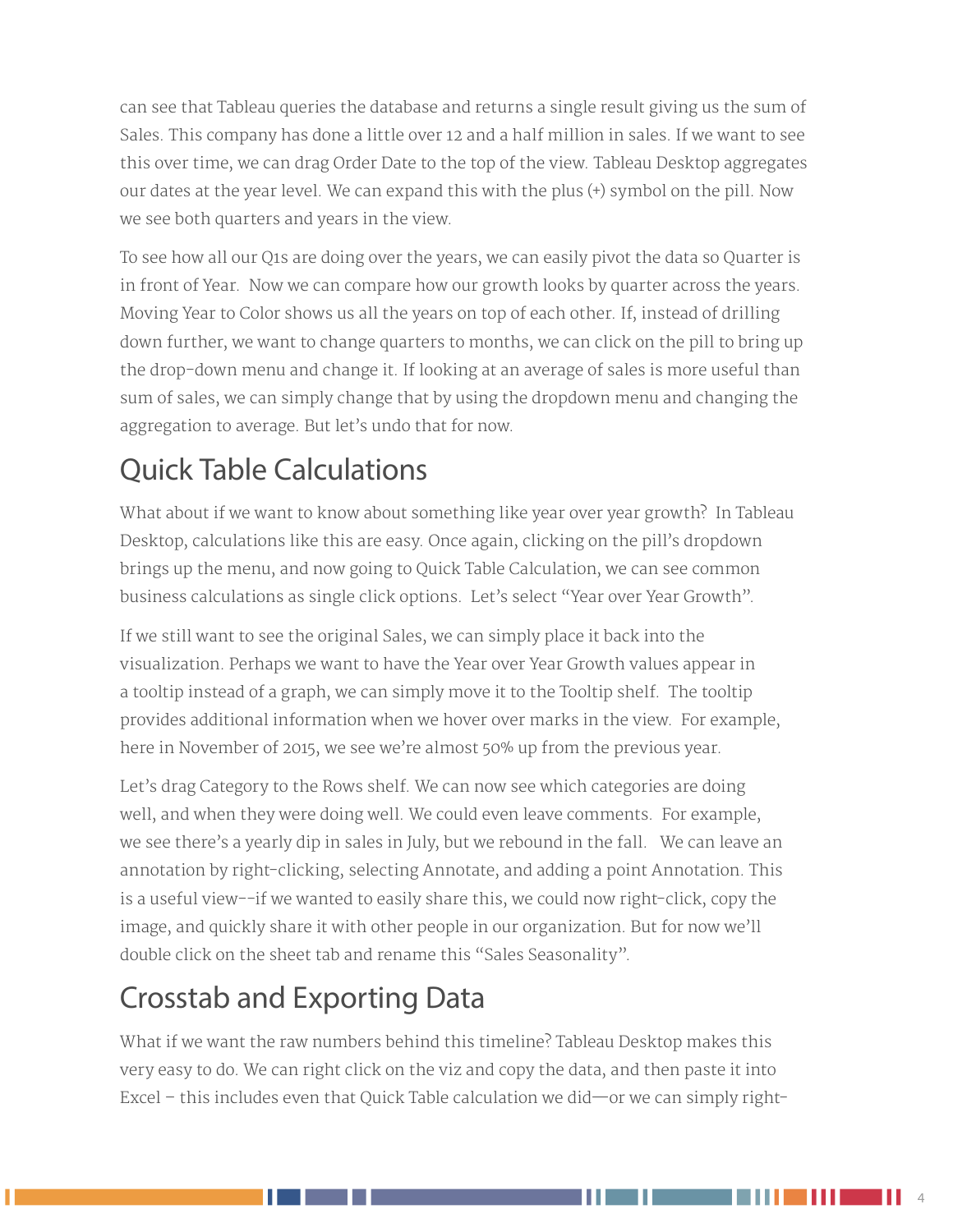click on the tab and "Duplicate as a Crosstab". We can easily swap our axes and move Category to the Rows shelf. Let's make this fit a little better.

This looks nice, but I'm worried that profits for our Office Supplies weren't good during our sale and into the end of the year. Let's add profit to the crosstab and find out how we're doing. Adding Profit to color gives us a clearer understanding of overall trends.

These colors are a bit pale, though, so let's edit how we display this. We'll click on color and click "Edit Colors". Here, we can choose from a wide variety of colors in the dropdown menu, I like green-gold, and we'll use stepped colors and make 6 of them. Let's change the mark type to square and turn on mark labels. Now we have a highlight table for profit.

We can right click on the Category pill and select Show Highlighter – if we select Office Supplies, we can see that the fall of 2015 is dark green, so our profits for those months are strong. Great! Hovering over those categories in the highlighter, we can quickly see that although our fall profits are doing well in technology and office supplies, furniture doesn't have that same dark green upswing in profit.

Is this happening across all stores? Let's find out! We'll double click on the sheet tab and rename this sheet "Crosstab" and create a new sheet.

#### Show Me

We know that furniture's profits are bad, and we think this may vary regionally. But we don't necessarily know the best way to view the data. Tableau Desktop provides a simple tool called "Show Me" to help in cases where we know the data we want to look at, but don't know how to create an effective view. "Show Me" contains a list of common chart types that can help you start your analysis.

Note: it's possible to build an enormous variety of charts in Tableau – Show Me is the one-click options, not a comprehensive list of possibilities.

Let's see Show Me at work by selecting different dimensions and measures while holding down the control key. We're curious about our Sales, and how they're doing in different Countries. Notice how different chart types come available based on what measures and dimensions we've chosen. Symbol maps look like a good choice for these fields. Let's also add State. We can increase the size of these dots by clicking on the size shelf, let's also adjust the transparency and add some borders. We'll hide the size legend, and let's color these states by Profit.

Note that we can do geographic search here  $-$  if we want to see how profits are doing in a certain location, we can navigate right to it. Let's unpin to zoom back out.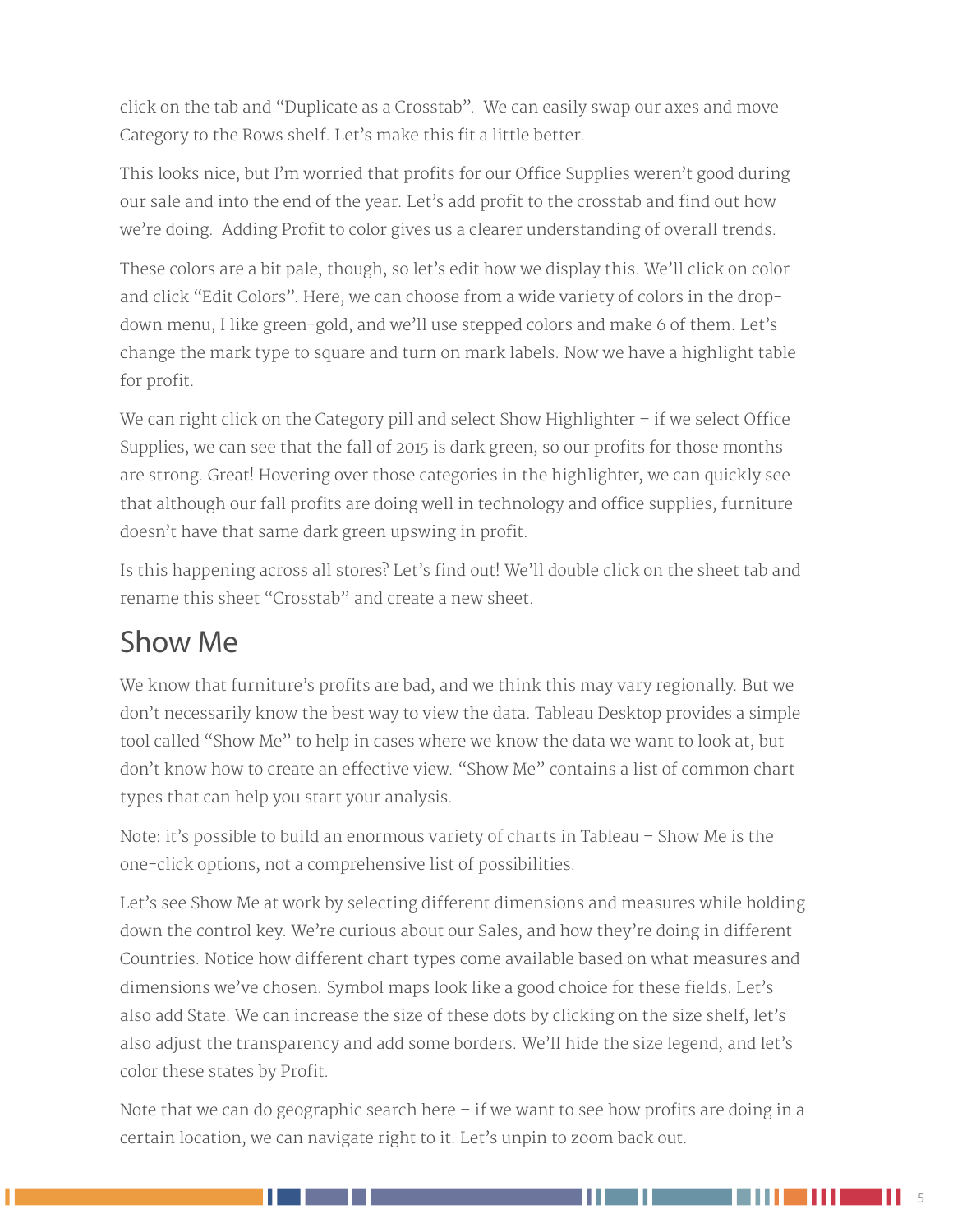# Custom Territories

Now, we're a global company, and there's that dip in sales in July. Is that because of an action of ours, driven from headquarters, or is that a seasonal effect? We could tell by breaking up our sales over time by Hemisphere, but we don't have that field in the data. However, we can create that custom territory ourselves, directly in the map.

Let's right click and duplicate this sheet, so we can leave our original view intact. We can simplify the view, stripping out everything but Country. Next, we'll use the lasso select tool and lasso marks covering the approximate southern hemisphere—note this is very rough. Clicking the paperclip icon in the tooltip creates a group for those countries, and we've made a new field in the data pane.

If we go back to our sales seasonality tab and add this new field to Columns…it looks like we have less revenue overall from the southern hemisphere, but if we keep only this column, there's no clear evidence of seasonality. Good to know! We can leave this avenue of analysis—and even delete this sheet and head back to our original map. We'll name it "Global Sales and Profits"

#### **Filters**

Earlier, we found that furniture had poor profits. To investigate this further, let's drag Category to the filters shelf. We'll choose Furniture. To make this an interactive filter, we'll right click the pill and select "Show Filter". We can also modify filters by selecting their drop-down menu and choosing from a variety of options. Here we'll choose "Single Value List". Now anyone can easily choose the categories they're interested in, such as Furniture or Technology.

### Bar Chart

So we know we have problems with furniture, but what types of furniture are doing poorly? Let's create a new sheet, and use Show Me to find out. Again, as we hold down control and select the variables we're interested in such as Category, Sub-Category and Sales, we see Show Me making various suggestions. We can click through a few charts to see which one looks best.

#### **Hierarchies**

There is a hierarchical nature between Category and Sub-Category in our data. In Tableau Desktop, we can create hierarchies by simply dragging and dropping fields on top of each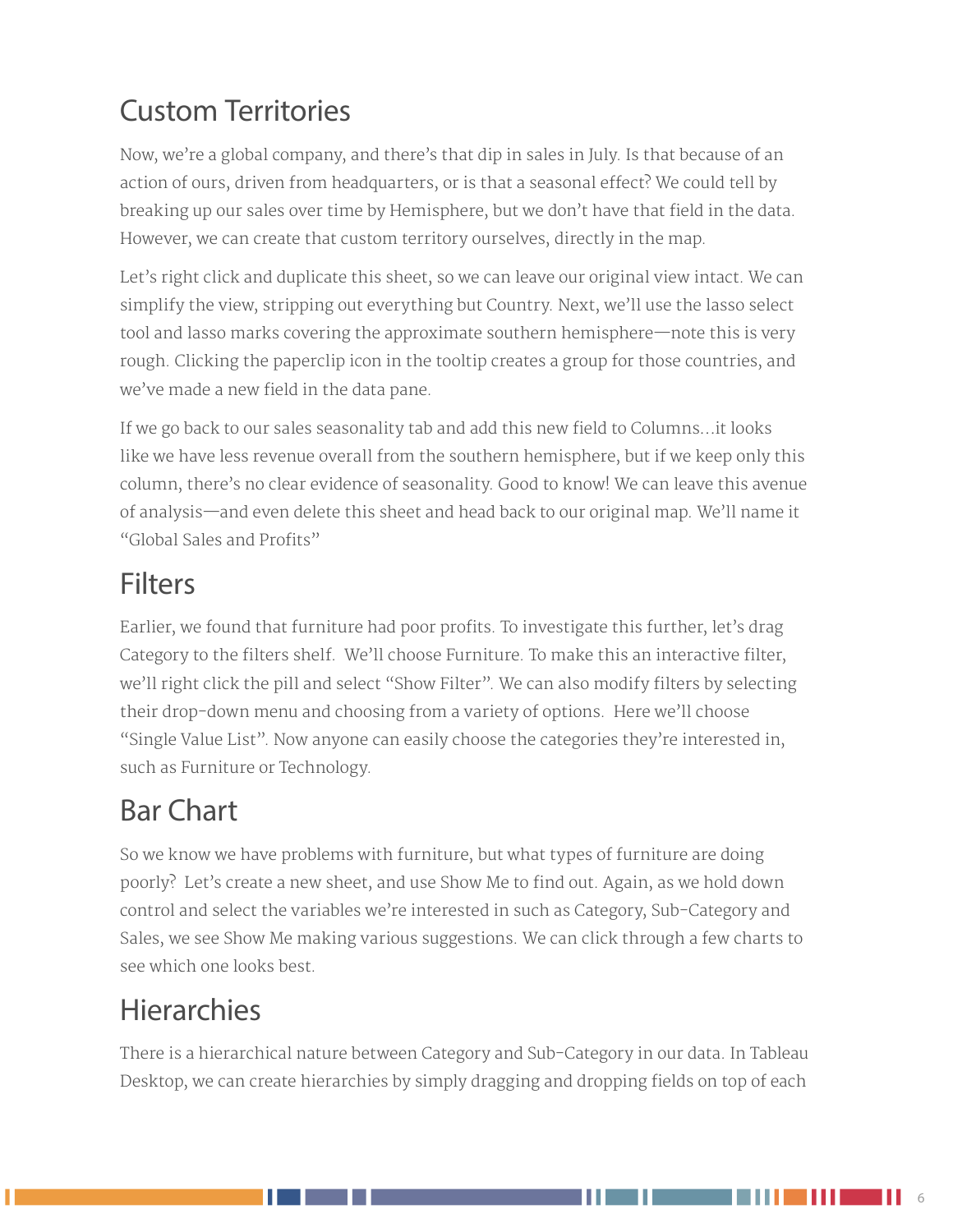other in the data pane. Let's drag Sub-Category on top of Category and we'll call this "Products". We can add Product Name to this hierarchy as well. Creating this hierarchy in Tableau Desktop only takes seconds and gives us full drill down capabilities.

# Sorting

To sort the three Categories by overall sales, we can click the appropriate sort button in the toolbar. Now we see that technology has the most total sales. If we expand out to see Sub-Category, we see that those bars aren't sorted. Let's sort again, this time using a quick sort from the axis, like so – note that the order of categories stayed the same and we're only sorting the bars WITHIN each category. We can see the actual sales values by clicking on the "T" button in the toolbar to turn on or off the mark labels.

But again, how's profit? Let's place Profit on Color. We quickly see that Tables are doing poorly from a profitability standpoint, despite how good the sales looked. Is this happening across all our markets? Let's place Market here on the top. We quickly see that several markets seem to be having this same profitability problem when it comes to furniture.

# Grouping

In this view, it's useful to note that we can group items together. We see in Office Supplies that several items have very small sales. We can select the headers and group them using the paperclip icon. To rename that row, right click and select Edit Alias. Let's remove Market again and swap the axes. We can also right click on the header for columns and hide that label. Let's call this sheet, "Sales by Sub-Category" and create a new sheet.

# Working with Marks

We've seen that we have some profitability issues, and I have a hunch that this may be due to shipping costs eating into our profits. Let's take a look at our profit and shipping numbers. We'll place: Profit on the Rows shelf and Shipping Cost on the Columns shelf

Tableau makes a mark for the sum of profit and shipping cost. If we put Category on Color. That first mark is broken out by category and we wind up with 3 marks. And if we add Customer ID onto Detail, Tableau makes a mark for each customer for each category. These marks represent the total shipping cost and profit for all transactions within a single category for each customer. We could also fully disaggregate our data to plot each and every transaction at the record level.

We can assign fields on the Marks card to different roles. For instance, we can click on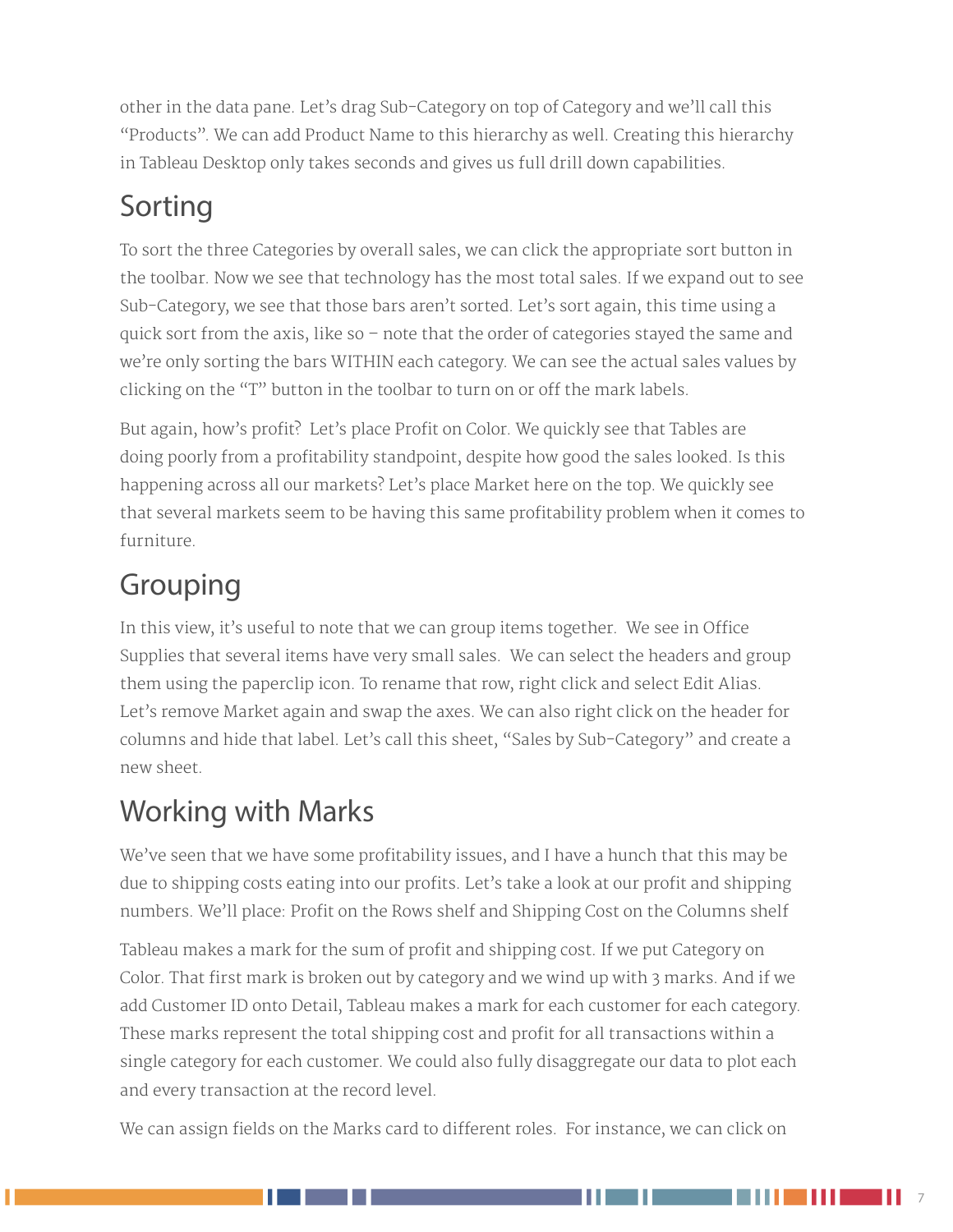the color icon in front of Category and change it to Label. We can bring fields directly to the label shelf, such as Sub-Category. We can edit this label by clicking and then again by text and modifying as we see fit.

From here, we can see that we have a significant number of customers with low profits in various categories, so there's definitely something worth looking into. I wonder if those low profit orders were returned. We can bring "returned" to Size. It looks like the mark with the highest shipping cost was returned, but not the low profit orders.

# Trend Lines

But is there a relationship between our shipping cost and profit, as I think there might be? We can take off our labels and size to stay focused. Let's add a trend line. We can do this easily from the analytics pane, selecting trend line and bringing it into the view. As shipping cost goes up, profits go up less sharply in furniture. But if we hover over this trend line, we can see it's got a very low R-squared, so it's not particularly meaningful. Let's drag off these trend lines.

However, there are some pretty extreme low-profit marks. We can quickly identify customers that are contributing to profit problems. Selecting these marks, we can look at the underlying data directly. Let's change Category to be shape instead of color, and change the color to Grey. We'll call this sheet "Customer Breakdown".

### **Dashboards**

We've created some insightful views of this data set. Now, we want to share this with our team and compile a dashboard. Multiple individual views can be combined into a single dashboard. Click the new dashboard tab. We'll name it Sales Dashboard, and we'll size it to Laptop. All of our sheets are here to the left. Hovering brings up a preview.

Let's drag our Map into the view, and place "Sales by Sub-Category" and "Customer Breakdown" below it, and add a dashboard title. On the interactive filter, notice that when we click on various categories, our map will change to reflect what we've selected. But what if we want all the visualizations in the workbook to change? We can select the drop-down menu and choose apply to All using this data source. Now all of our sheets will update.

But what if we want to drill down to details on the map? For instance, there's a lowprofit mark on the map in Texas and we may want to see what makes up that mark. When we've clicked on the map, we can turn on the filter icon here in the border, and the entire map has now been turned into a filter. The bar chart and scatter plot have updated